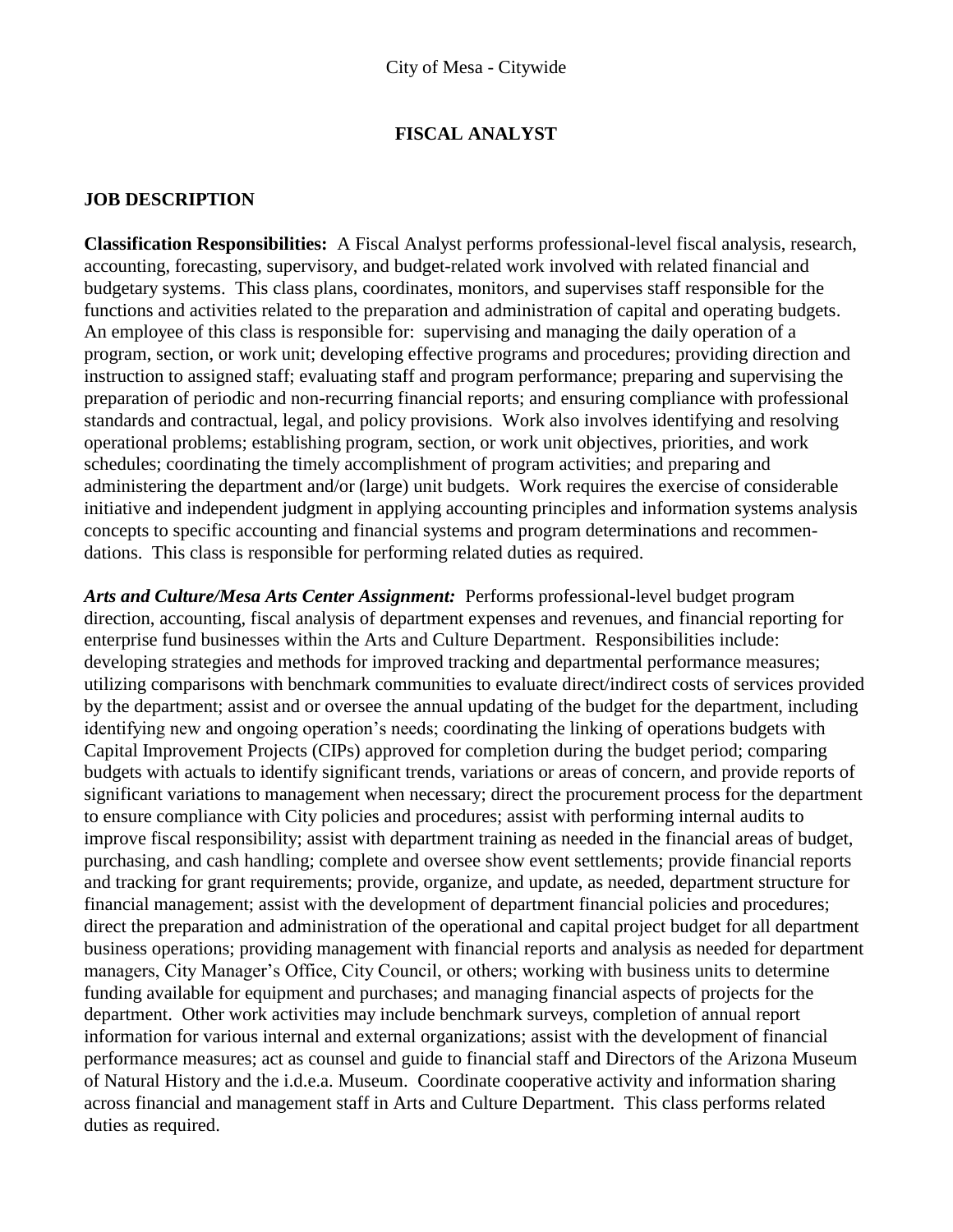*Community Services (Federal Grant Programs) Assignment:* Performs professional-level fiscal analysis, grant research, accounting, budget coordination/preparation, and administrative work relating to federal grant programs for the Housing and Community Development Department. The Housing and Community Development Fiscal Analyst is required to adhere to the rules and regulations established by the Department of Housing and Urban Development (HUD): Housing Choice Voucher (HCV) Program and Mainstream Voucher Program, Family Self-Sufficiency (FSS) Program, Community Development Block Grant (CDBG), Home Investment Partnership (HOME) Program, Emergency Shelter Grant (ESG), and any new funding awards. Responsibilities include assisting the Senior Fiscal Analyst, Housing and Community Development Director, and other high-level management personnel with accounting, budget coordination, financial report preparation, auditing, fiscal record management, and administrative work; communication and training of grant fiscal requirements and reviewing and verifying data, forms, and invoices for accuracy; developing financial controls for systems and processes; creating and managing comprehensive databases and spreadsheets to provide department reports; creating special reports for management; analyzing and monitoring expenditures; researching problems and communicating with the Financial Services Department; and reconciling revenues. Overseeing the generating and processing of payments and checks for Voucher Program landlords and participants; coordinating the check run process by preparing and compiling check run documentation/data and providing fund transfer information to the Accounting section as well as reconciliation reports; assisting in the preparation of year-end HUD statements, yearly budgets, 1099 data and submitting documentation through the Real Estate Assessment Center (REAC) as required by HUD; and submitting quarterly lease and expense information to HUD through REAC. Duties also include overseeing the final financial review of Community Revitalization annual CDBG and HOME contracts, as well as financial review of sub recipient projects and contracts. Overseeing the process of preparing and submitting financial data for the annual performance report on federal funds, which defines and justifies the year's expenditures and yearly achievements for the HUD; and overseeing the final financial data for the CDBG annual plan and 5-year plan. Work also involves identifying and resolving operational problems; establishing section or work unit objectives, priorities, and work schedules; coordinating the timely accomplishment of section or work unit activities; and preparing and administering the department budget. Additionally, the Fiscal Analyst keeps the Senior Fiscal Analyst and Housing and Community Development Director informed in a timely manner of events impacting the department. This position has oversight and supervision of personnel in the areas of contracts, accounting, and budgeting; provides development, cross training of grants, and grant education to staff; and monitors employee performance. This class performs related duties as required.

#### *Energy Resources, Water Resources, and Environmental Management & Sustainability*

*Assignments:* Performs complex financial analysis of program operating results and changes in financial position. Partners with program managers and activity managers to deliver safe, reliable, and economical services. Supervises the work of professional and/or clerical staff, including Geographic Information System (GIS) staff responsible for developing and performing complex spatial analysis and multiple database queries *(Environmental Management & Sustainability Assignment)*. Develops and maintains cost accounting and biennial budget models for respective program. Controls costs by using a cost accounting structure, project, work order, and department. Controls the authorization and delegation of funding among work groups using a master list of program cost accounts *(Energy and Water Resources Assignment)*. Controls capital assets using property units to integrate property accounting records with geographical information and asset management systems. Forecasts utility rate, service fee, and other sources of revenue. Estimates capital cost for constructing new facilities and replacing existing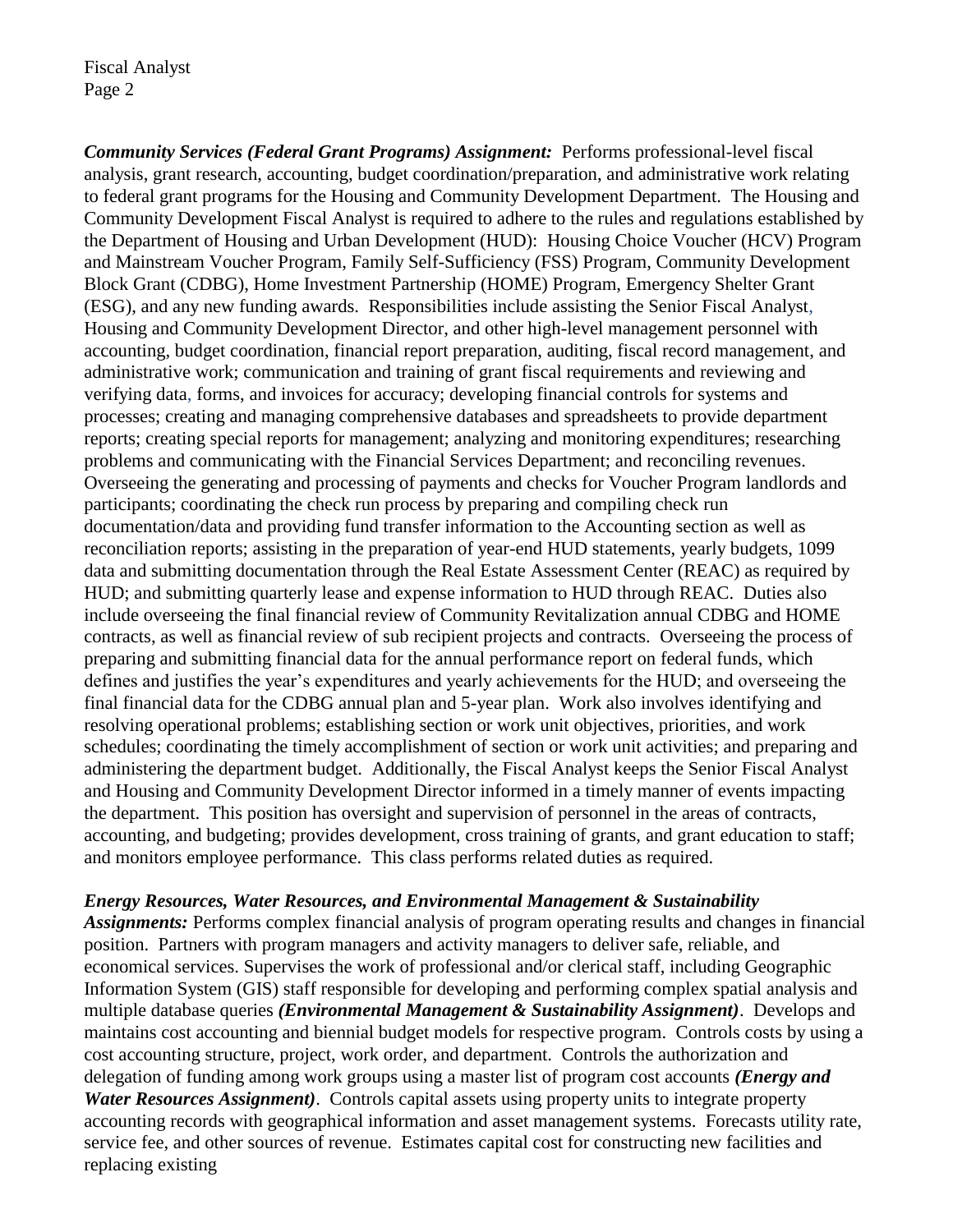facilities/infrastructure. Estimates operating, maintenance, and repair costs. Revises revenue and expense budgets as required using current operating plans and estimates at completion. Develops and maintains the financial reporting models for respective program. Prepares monthly financial statements about program operating results and capital investments. Presents financial information at program reviews. Investigates the root cause of variation between planned and actual performance. Conducts ad hoc research and analysis to improve program management. Uses quantitative analytical techniques and written reports to communicate results. Distributes financial information among stakeholders. Supports MesaStat and other program reviews. Develops and maintains cost models and/or CIP reporting models for respective programs. Tracks planned and actual costs from project inception to completion. Allocates cost estimates among project milestones and phases. Estimates the financial impact of annual cost variances. Reports the root cause of variation between planned and actual performance in coordination with the Budget/CIP office. Adjusts project and work order budgets in the cost accounting system to manage change in program priorities and funding. Optimizes the performance of administrative services provided to respective programs. Facilitates communication among staff members using team building, staff meetings, and other activities. Creates performance metrics for administrative tasks and establishes standard work processes for billing, purchasing, accounts payable, petty cash, and accounting *(Energy and Water Resources Assignments)*. Develops new business processes as required to improve customer service. This class performs related duties as required.

*Fleet Services Assignment:* Performs professional-level budget preparation, analysis, coordination, and administrative work in the Fleet Services Department including professional fiscal analysis and research duties in support of the preparation and administration of capital and operating budgets. Responsibilities include: working with the Director and other high-level management personnel to both capital project and operating budget needs; coordinating and participating in presentations to the City Manager's Office; working with the Fleet Focus Software System and the Vehicle Allocation Report to develop annual vehicle and equipment replacement recommendations; working with the Budget Office on vehicle annual additions and program funding set up; selecting, computing, and summarizing information from general ledger reporting system into department expenditure reports and conveying results; overseeing the review and approval process for all vehicle purchase related electronic payments and purchase orders and approving invoices of payments; supervising the receivables and coordinating Fleet's fiscal operation with both the Finance Department and the Office of Management and Budget; preparing budget and miscellaneous reports, procedures, and training on department budget processes, as well as coordinating and monitoring departmental budget appropriations and expenditures; advising appropriate management of overruns requiring attention; working with vehicle accident documents and invoices; and working with all departments on their vehicle and equipment purchases. This position also supervises the Fiscal section in the Fleet Services Department including professional and paraprofessional staff.

*Parks, Recreation and Community Facilities Assignment:* Performs professional-level budget program direction, accounting, fiscal analysis of department expenses and revenues, and financial reporting for enterprise fund businesses within the Parks, Recreation and Community Facilities Department. Responsibilities include: developing strategies and methods for improved tracking and departmental performance measures; utilizing comparisons with benchmark communities to evaluate direct/indirect costs of services provided by the department; assist and or oversee the annual updating of the budget for the department, including identifying new and ongoing operation's needs; coordinating the linking of operations budgets with CIPs approved for completion during the budget period; comparing budgets with actuals to identify significant trends, variations or areas of concern, and provide reports of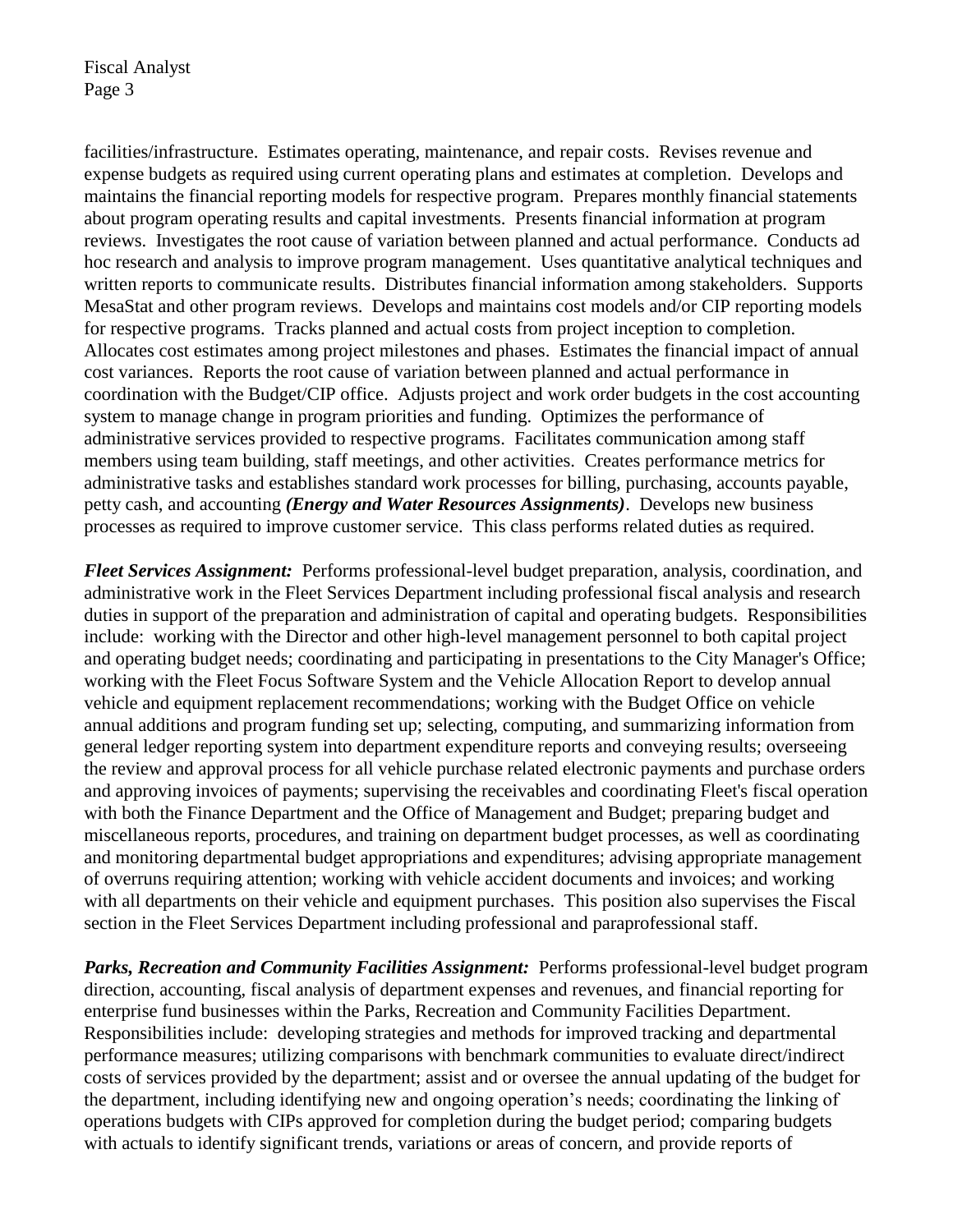significant variations to management when necessary; direct the procurement process for the department to ensure compliance with City policies and procedures; assist with performing internal audits to improve fiscal responsibility; assist with department training as needed in the financial areas of budget, purchasing, and cash handling; provide, organize, and update as needed department structure for financial management; assist with the development of department financial policies and procedures; direct the preparation and administration of the operational and capital project budget for all department business operations; providing management with financial reports and analysis as needed for department managers, City Manager's Office, City Council, or others; working with business units to determine funding available for equipment and purchases; and managing financial aspects of projects for the department. Other work activities may include benchmark surveys; completion of annual report information for various internal and external organizations; assist with the development of financial performance measures; and serve as the Senior Fiscal Analyst in his/her absence. This class performs related duties as required.

*Transportation Assignment:* Performs and supervises professional-level work related to the financial management and fiscal analysis of expenditure and revenue data, accounting and budget research, management of the financial element of the 25-Year Transportation Plan, monitoring regional, state, and federal transportation funds, and overseeing the Transportation Department budget process. Duties performed include planning, coordinating, and administering financial expenditure tracking and forecasts, resolving accounting and budgetary issues for both capital and operation transactions, maintaining and implementing accounting and budgetary financial systems, preparation of the department's operational budget, and monitoring expended capital and bond funds related to Transportation's CIP. This position will also be responsible for developing, modifying, and monitoring performance measurement tools, including updates to City management, the Transportation Advisory Board, and the City Council. This position currently serves as a City representative on the Light Rail Financial Advisory Group, as well as the Transit Financial Oversight Committee. Additional duties include: gathering, analyzing, and making recommendations on local, state, and federal revenues; identifying financial resources required to meet defined infrastructure needs; planning and participating in audits; and conferring with Transportation Department management staff concerning projected costs and revenues. Supervisory responsibilities include overseeing professional staff, which includes supervising and managing the daily operation of a section or work unit and all its related duties, including establishing objectives and priorities, developing effective accounting and budgetary processes and procedures, ensuring compliance with accounting and auditing standards with regards to contractual and intergovernmental agreements, reviewing the monthly financial reports prepared, providing direction and instruction to assigned staff, and evaluating staff performance as part of the fiscal management process. This class performs related duties as required.

**Distinguishing Features:** The assignments of a Fiscal Analyst are broad in scope and require the use of independent judgment and initiative in making difficult technical, financial, budget, fiscal analysis, and supervisory decisions. This class is FLSA exempt-professional.

# **QUALIFICATIONS**

**[Employee Values:](https://www.mesaaz.gov/Home/ShowDocument?id=14147)** All employees of the City of Mesa are expected to uphold and exhibit the City's shared employee values of Knowledge, Respect, and Integrity.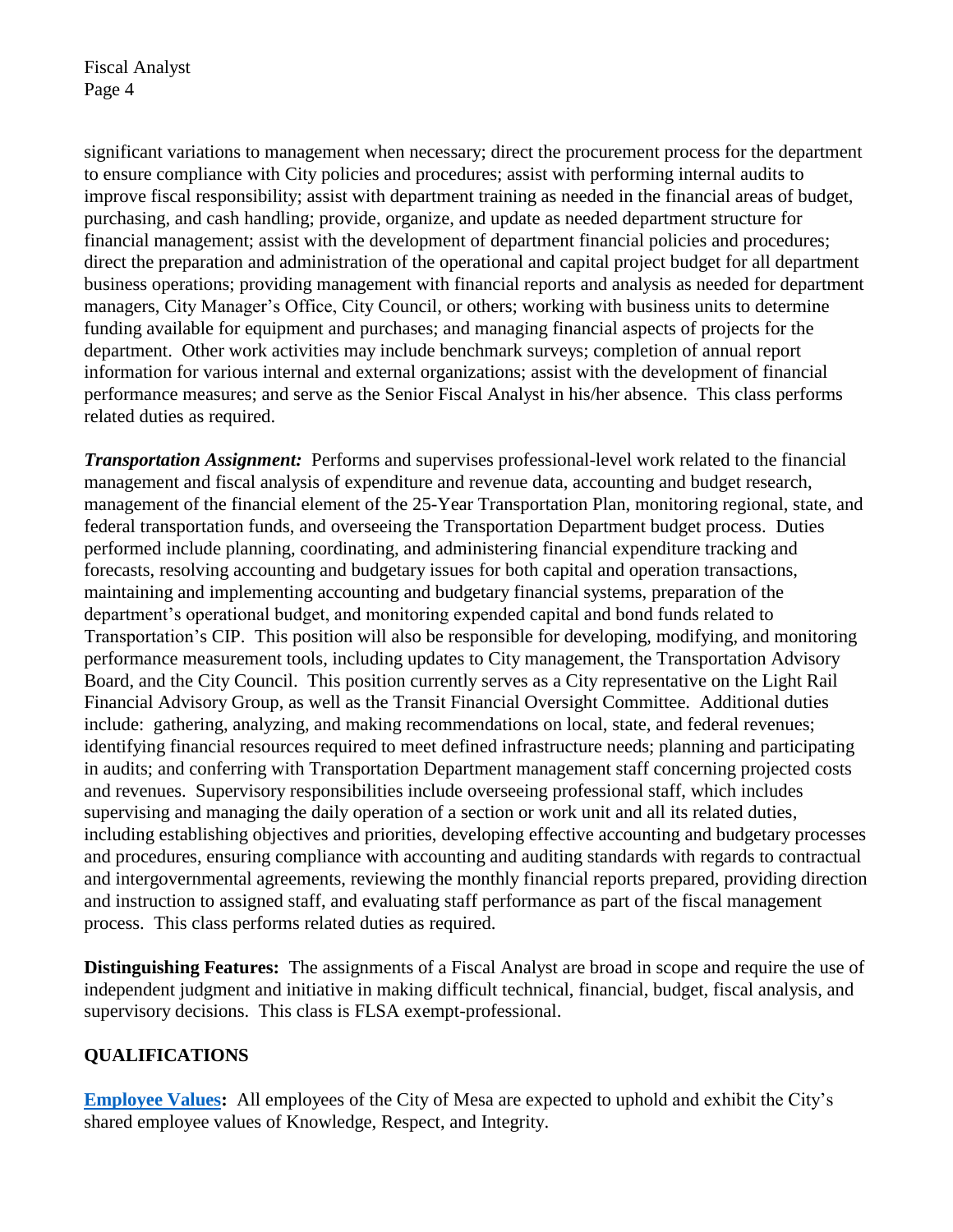**Minimum Qualifications Required.** Any combination of training, education, and experience equivalent to graduation from an accredited college or university with a Bachelor's Degree in Accounting, Finance, Public or Business Administration, or a related field. Five years of full-time professional-level work experience in budget preparation, accounting, financial cost analysis, or closely related financial/fiscal activity. Considerable (3 - 5 years) experience utilizing computerized or personal computer (PC) based financial systems. A Master's Degree in Accounting, Finance, Public or Business Administration may be substituted for two (2) years of experience.

**Special Requirements.** Must possess a valid Class D Arizona Driver's License by hire or promotion date *(by assignment)*.

### **Substance Abuse Testing.** None.

**Preferred/Desirable Qualifications.** Certified Public Accountant (CPA) Certificate preferred. At least one year of experience with a transportation-related agency performing financial analysis is preferred *(Transportation Assignment)*. Experience with federal grant programs, preferably HUD: Housing Choice Voucher and Mainstream Voucher programs, CDBG, and HOME programs is highly desirable *(Community Services Assignment)*.

### **ESSENTIAL FUNCTIONS**

One position may not include all of the essential functions, knowledge and abilities listed, nor do the listed examples include all the knowledge and abilities which may be found in positions of this classification.

**Communication:** Conducts training sessions for department managers and program managers regarding budget preparation, project analysis, use of financial reports and forms, tracking expenditures, work order preparation, cost system, and specific program requirements. Prepares check run registers, stop payment requests, positive pay transmittal, accounts receivable invoices, HUD budgets, HUD year-end financial statements, HCV Family Self-Sufficiency escrow account spreadsheets, and monthly financial data reports with clearly organized thoughts, proper grammar, and appropriate accounting principles in order to comply with City and HUD regulations and policies. Oversees and performs instruction and training of others regarding federal regulations. Interacts on a regular basis with representatives from all departments related to CIP budgets, bid results, contract issues, etc. Meets with program managers and pertinent staff members to determine current CIP needs. Prepares written documents, such as the Program Budget Overview, the Department/Unit Budget Overview, and cash flow projection reports. Communicates with the City Council, general public, consultants, other City employees, vendors, management, and others in order to successfully determine the present and future needs of the department/unit. Makes oral presentations to present or promote recommendations for the department/unit's budget, operational improvements, decreasing expenses, and generating revenues. Communicates with City management, the Transportation Advisory Board, City Council, the Maricopa Association of Governments (MAG), the general public, employees, consultants, and others to analyze and update the financial element of the department/unit Strategic Plan, 25-Year Transportation Plan; projects fiscal needs for Mesa streets, transportation, and mass transit programs; and prepares written reports and cash flow projections, as needed. Prepares and uses financial reports in meetings with department/unit and other City staff. Coordinates with fiscal section of Administration, Finance, and the CIP offices on project programming, transportation financing, and cash flow options.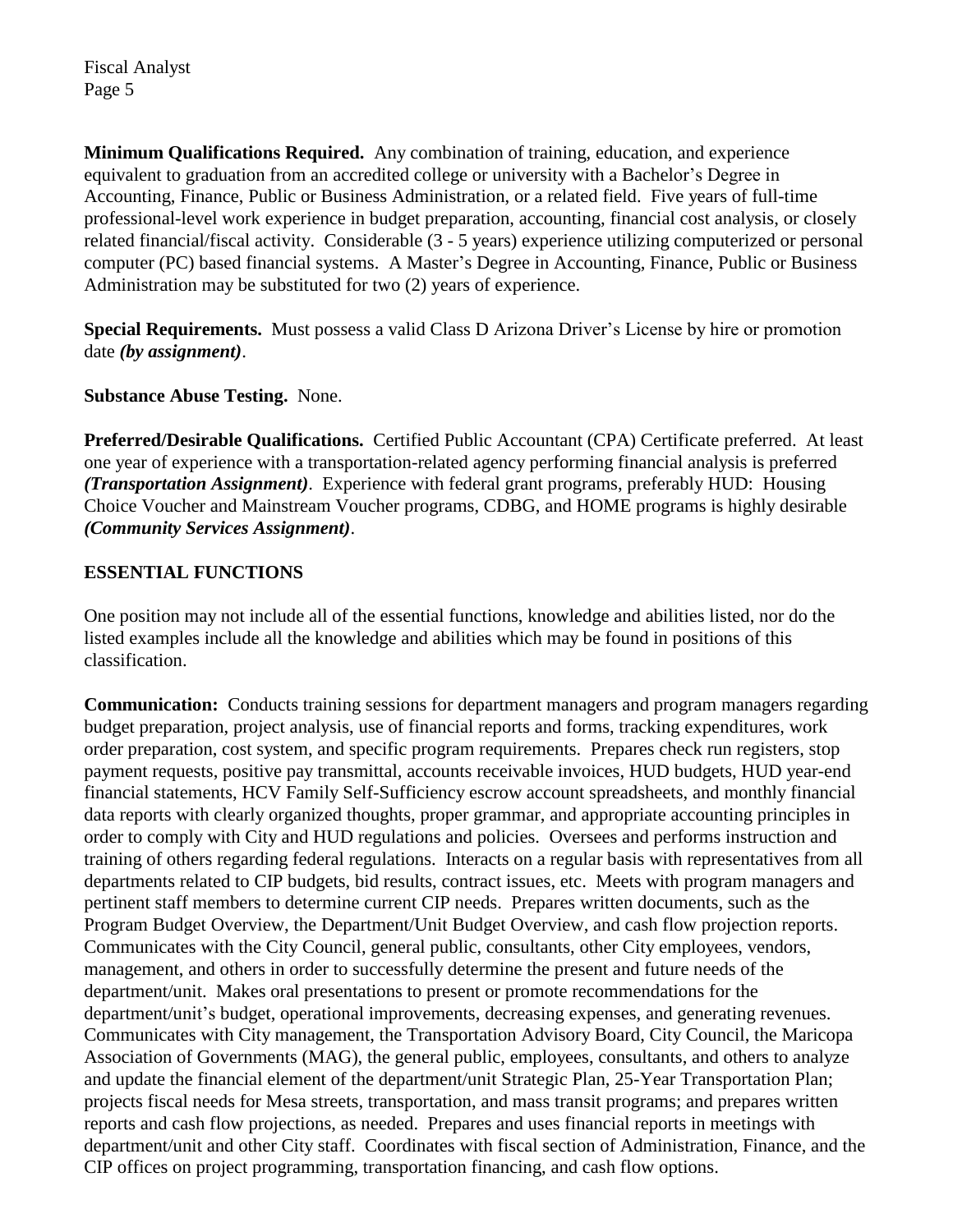**Manual/Physical:** Operates a motor vehicle requiring a standard Class D Arizona Driver's License to attend meetings, deliver facility deposits, and/or visit off-site employees for business *(by assignment)*. Operates a variety of standard office equipment such as a PC, printer, calculator, etc. Operates a PC and enters data in order to prepare written reports, evaluate data, perform calculations, and complete other duties. Enters and oversees the entering of budget data into the City's annual budget database. Prints, distributes, and explains/communicates budget reports from department/unit expenditure/encumbrance database and the City's budget database for department managers and budget staff. Prepares journal vouchers to correct expenditure errors and transfers expenditures to reflect funding changes. Meets scheduling and attendance requirements.

**Mental:** Selects, computes, and summarizes information from general ledger reporting system into department expenditure/encumbrance reports to be used for expenditure control, tracking, and budget forecasting. Calculates and reviews overhead calculations for department/unit for charge-back to other City departments. Forecasts CIP costs for construction, design, inspection, land acquisition, etc., and summarizes for inclusion in budget submittals, management reports, etc. Analyzes CIP department expenditures, identifies and resolves discrepancies, and verifies contract balances for budget forecasting. Determines CIP department needs/future needs for new projects. Oversees the City's public bidding results for CIPs. Oversees the department/units receivables. Prioritizes own work, and prioritizes and assigns work to staff. Supervises and evaluates the work of subordinate personnel. Plans, organizes, directs, and administers accounting programs and other assigned duties. Supervises and evaluates the work of staff engaged in budget development, performance measurement and revenue, internal auditing, and expenditure estimates. Resolves procedural, operational, and other accounting-related problems by analysis, reviews with involved parties, and develops and evaluates alternatives. Assists in developing department accounting policies and procedures, short- and long-range accounting objectives and other plans, standards, and formats. Plans, organizes, directs, and administers the department/units financial program and other assigned duties. Supervises and evaluates the work of subordinate staff engaged in budget development, performance measurement, and revenue and expenditure estimates. Oversees the development of department accounting policies and procedures, short- and long-term financial objectives, and provides assistance with other plans, standards, and formats. Conducts research into a variety of financial or administrative concerns and problems, and/or analyzes data in order to prepare viable recommendations for action.

#### **Knowledge and Abilities:**

Knowledge of:

City of Mesa's budgeting process and procedures; procedures and policy for public works contract preparation; procedures and policy for public works project bidding; principles and requirements for contractor licensing; principles and practices of public works management; principles of supervision; generally accepted accounting, auditing, budgeting, finance, and accounts receivable principles and procedures; procedures, methods, and forms associated with automated accounting systems;

information available in various sections of the City's accounting system;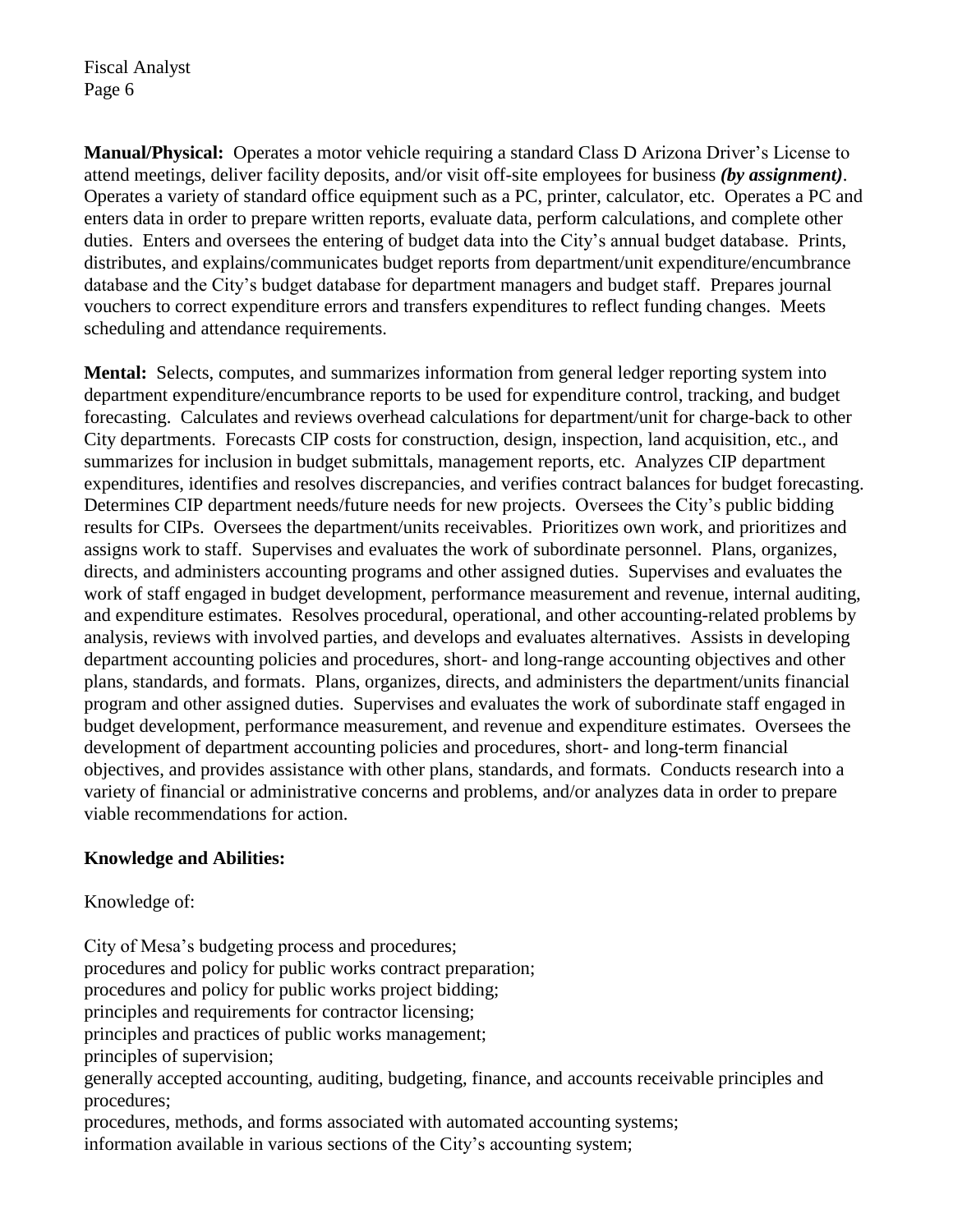economic analysis principles applicable to the budget process; PC software for spreadsheet and database applications; statistical analysis principles and methods applicable to the budgeting process; City of Mesa's overall system of accounts, funds, bonds, and revenue sources; principles and practices of public administration and government organizations; state and federal grants, and funding sources; research methods and techniques as applied to financial analysis and planning; cost accounting procedures and practices, and their relationships to program budgeting; government and service contract requirements; principles, practices, and methods of supervision; finance principles and practices related to transportation funding; HUD programs and CDBG/HOME program regulations/requirements; general accounting and reporting principles and related methods; statistics applications used in the analysis of revenues, cash flow, and costs; research methods and techniques; principles and practices of writing, developing, and operating strategic plans; box office procedures; and internal control procedures.

## Ability to:

supervise and direct the work of subordinate staff;

coordinate, analyze, and organize the timely completion of department budget forecasts and budget projects and activities;

plan and forecast long-range CIPs;

research and provide assistance to management concerning management reports, disbursement of funds, and the resolution of budget concerns;

perform reviews of files and procedures for compliance to generally accepted auditing practices and principles;

supervise monthly download of expenditure data from mainframe reports for all departments/units; supervise and administer department receivables for project billings, federal and state grant billings, intergovernmental agreement reimbursements from other agencies, recycling revenues, federal and state grant billings related to Falcon Field Airport and Parks, Recreation and Community Facilities projects; review department service agreements/contracts and related payments;

prepare journal vouchers to adjust/correct expenditures to conform to project funding changes, budget adjustments, etc.;

prepare project close-out reports for auditing purposes;

perform reconciliation of various programs, accounts, etc., such as City of Mesa's recycling revenues; prepare quarterly reports on Falcon Field Airport grants for Financial Services;

participate on, lead, and/or coordinate groups, teams, etc., such as the budget focus group;

apply generally accepted accounting principles and theory in performing work assignments;

maintain concentration on detailed information over an extended period of time when accuracy and speed are important;

design and implement research studies;

develop and analyze revenue requirements for the purpose of establishing adequate fees and charges; produce written documents with clearly organized thoughts using proper sentence construction,